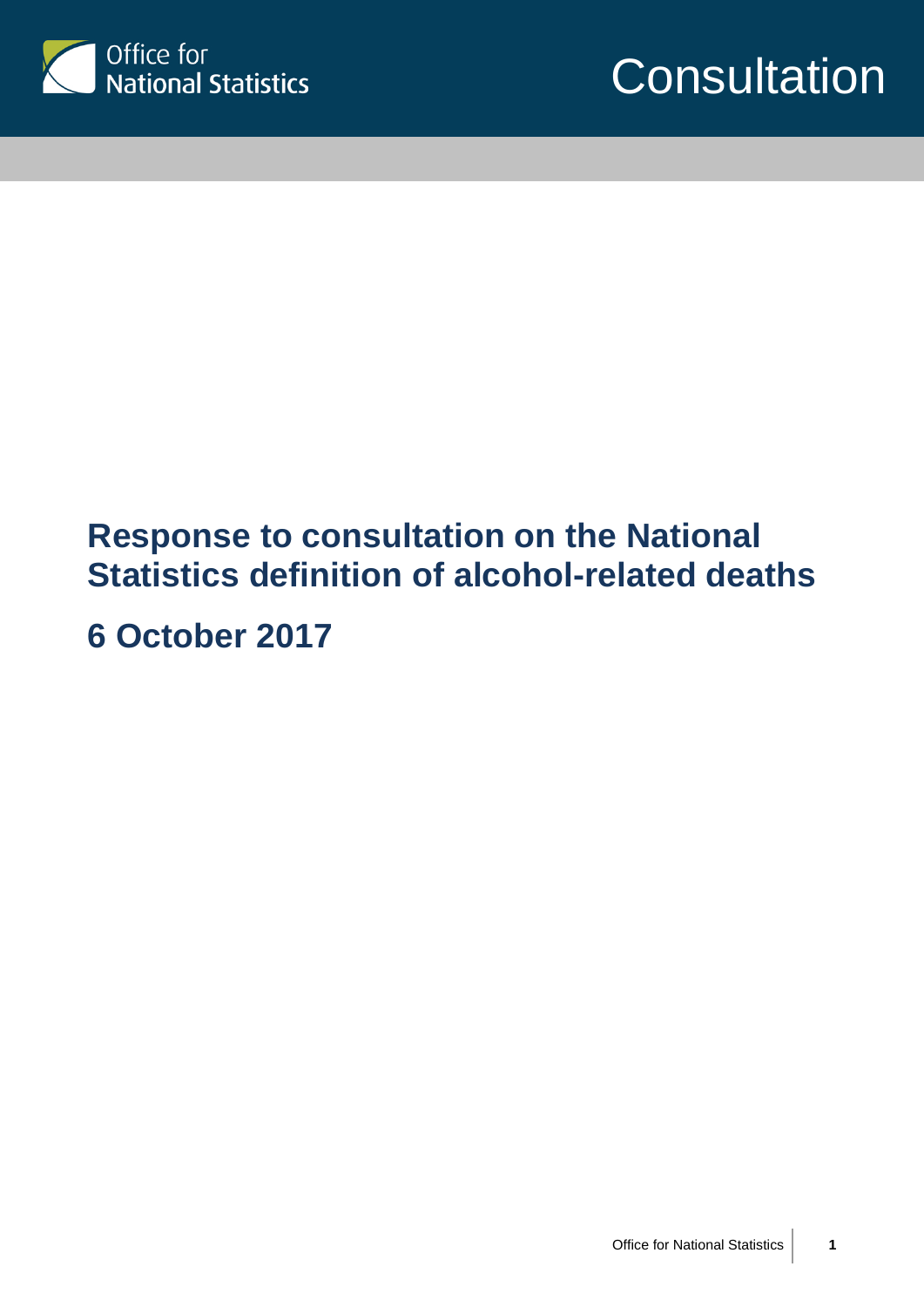# **Contents**

| Why did we consult on the National Statistics definition of alcohol-related deaths?3                                                                                                                         |  |
|--------------------------------------------------------------------------------------------------------------------------------------------------------------------------------------------------------------|--|
|                                                                                                                                                                                                              |  |
|                                                                                                                                                                                                              |  |
| Question 1: What is the relative value to users of statistics of more comparable definitions of<br>alcohol-related harm across government, versus a longer comparable time series?5                          |  |
| Question 2: What are the relative merits of the current NS definition, the PHE narrow definition and                                                                                                         |  |
| Question 3: Should the NS definition of alcohol-related deaths be kept as it is (option 1), replaced<br>with the PHE definition (option 2), replaced with the proposed definition of alcohol-specific deaths |  |
| Question 4: Should the NS definition include both narrow (alcohol-specific) and wide (alcohol-                                                                                                               |  |
| Question 5: Do you have any other comments on indicators of alcohol-related deaths or related                                                                                                                |  |
|                                                                                                                                                                                                              |  |
|                                                                                                                                                                                                              |  |
|                                                                                                                                                                                                              |  |
|                                                                                                                                                                                                              |  |
|                                                                                                                                                                                                              |  |
|                                                                                                                                                                                                              |  |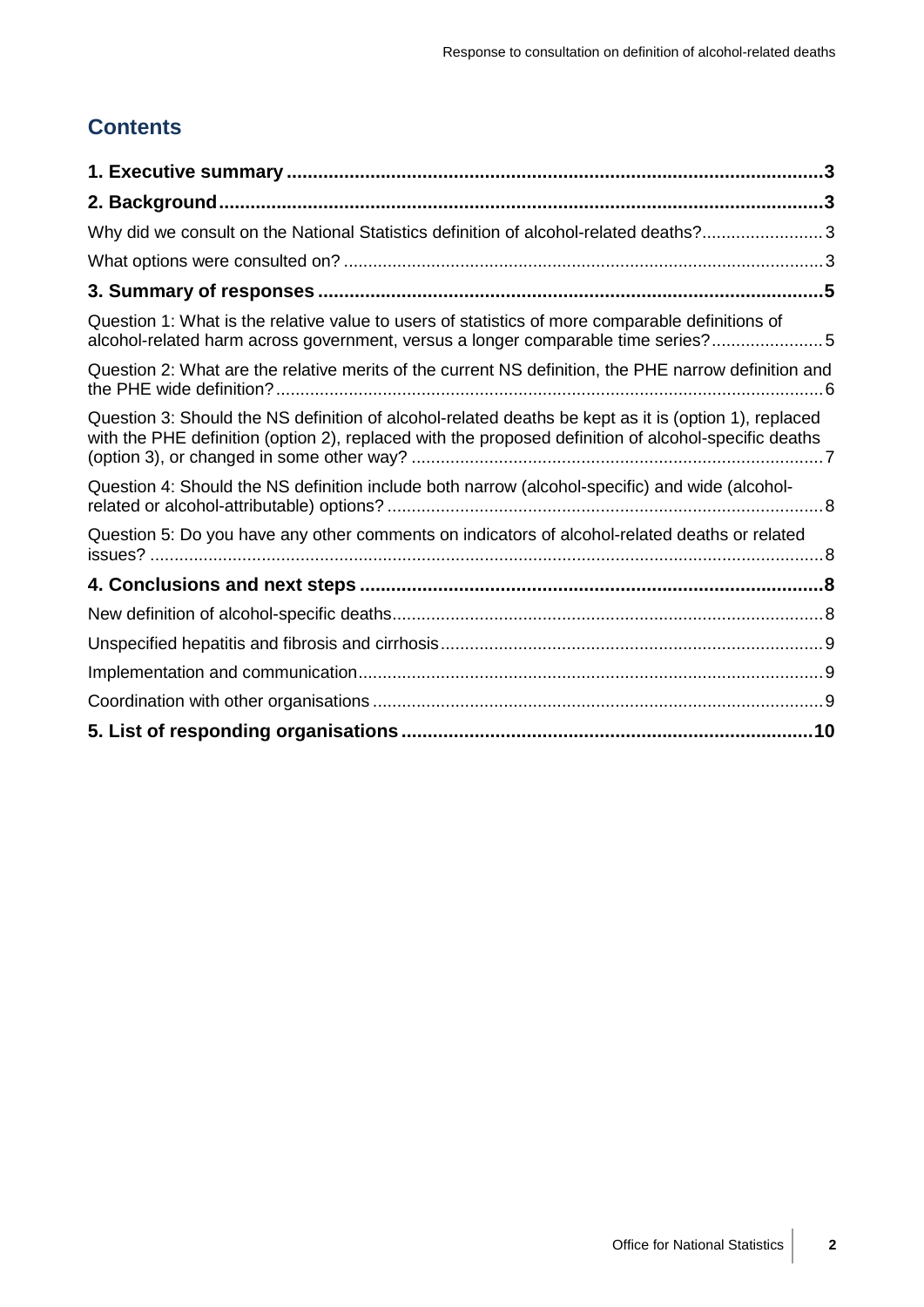# <span id="page-2-0"></span>**1. Executive summary**

ONS ran a public consultation to review the National Statistics (NS) definition on alcohol-related deaths, between 28 June and 3[1](#page-2-4) August 2017<sup>1</sup>. Responses were invited via an online survey or email. ONS would like to thank all of the respondents for taking the time to respond to the consultation.

The consultation included three options for the definition:

- 1. Keep the NS definition of alcohol-related deaths, which is currently used by ONS and the devolved administrations;
- 2. Adopt the Public Health England (PHE) current definition of alcohol-specific deaths;
- 3. Introduce a new alcohol-specific deaths definition, modified to address the shortcomings of the first two options.

Respondents were asked to comment on each of the options, and indicate which definition they would prefer ONS to use in future.

Twenty responses to the consultation were received. Respondents strongly supported the need for a harmonised approach across government to measuring deaths caused by alcohol misuse. The majority recommended that ONS use a revised indicator of alcohol-specific deaths (option 3), agreeing that this addresses the main limitations of the other options. ONS therefore proposes to use this option as the new definition from the date of the next publication.

Several respondents were concerned that option 3 excludes deaths from unspecified hepatitis and cirrhosis and fibrosis of the liver, noting that more UK based evidence on the aetiology of these deaths is needed before they are discounted entirely. To deal with this concern, ONS will include data on these deaths in the statistical release - for information – but will lead with option 3 as the preferred indicator of alcohol-specific deaths.

To communicate the impact of the definition change, ONS will publish a brief article by the end of October 2017.

# <span id="page-2-1"></span>**2. Background**

#### <span id="page-2-2"></span>**Why did we consult on the National Statistics definition of alcohol-related deaths?**

The definition of alcohol-related deaths was reviewed because:

- there are currently different definitions used across government of deaths associated with alcohol consumption. These definitions provide varying estimates of alcohol-related harm, which may give contradictory messages and confuse users of the statistics;
- the NS definition of alcohol-related deaths has not been reviewed in over 10 years. ONS took the opportunity to review which causes of death are appropriate to include in the definition, with a view to having a harmonised approach across the UK.

#### <span id="page-2-3"></span>**What options were consulted on?**

Three options for the definition of alcohol-related or alcohol-specific deaths were presented. The options are briefly outlined below, and were explained fully in the [consultation document.](https://consultations.ons.gov.uk/health-and-life-events/alcohol-mortality-definition-review/supporting_documents/Alcohol%20definition%20consultation%20final_proofed.pdf) The focus was on a 'narrow' definition which counts deaths from conditions specifically caused by alcohol, rather than a 'wide' definition which tries to quantify the harm connected to alcohol in a broad sense. The conditions covered by each definition are shown in Box 1.

<span id="page-2-4"></span><sup>&</sup>lt;sup>1</sup> See<https://consultations.ons.gov.uk/health-and-life-events/alcohol-mortality-definition-review/>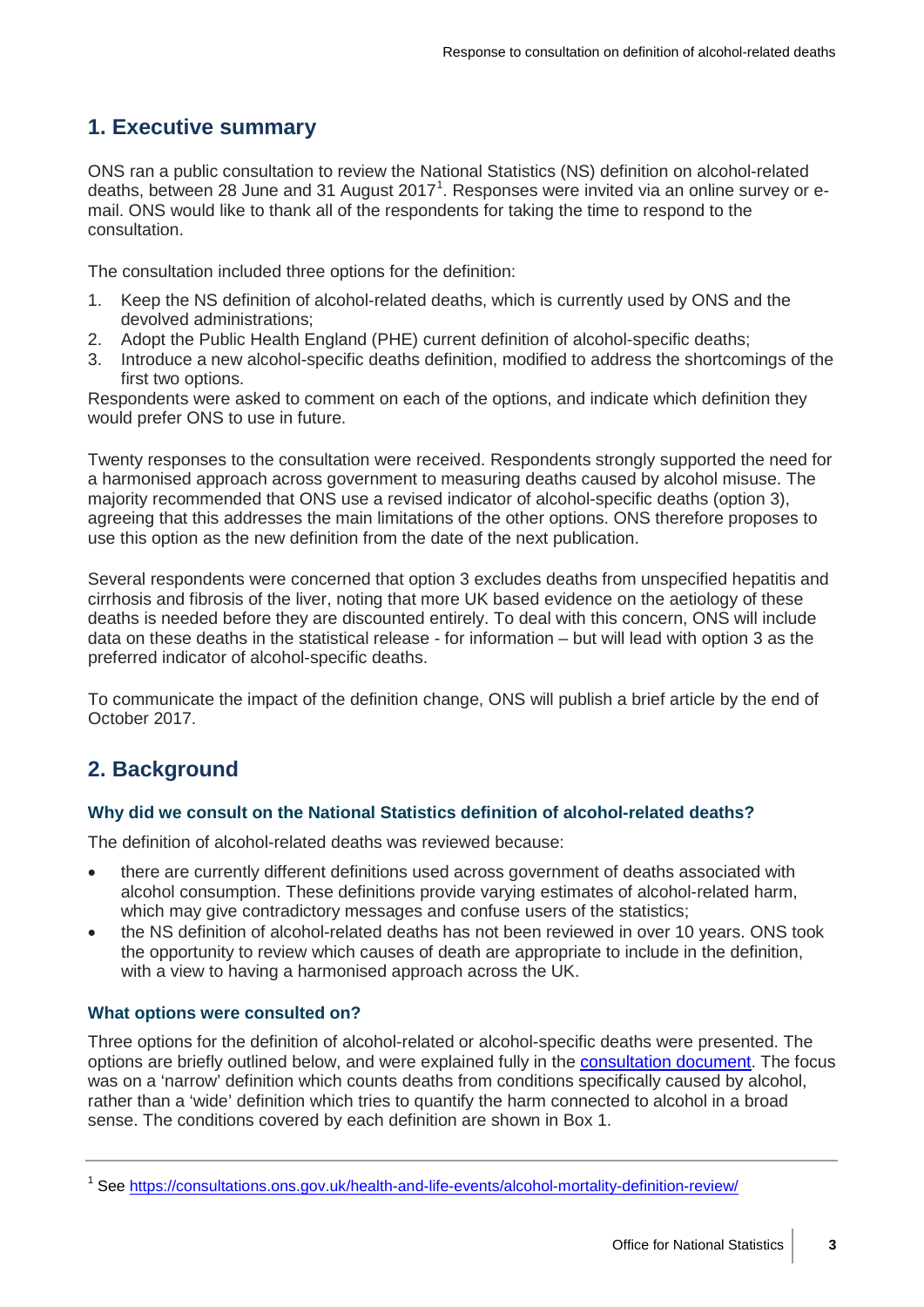#### **Option 1**

Keep the current NS definition of alcohol-related deaths. The definition benefits from a long time series, was agreed following a previous ONS user consultation in 2006, and mainly includes causes of death which are wholly attributable to alcohol misuse (that is, conditions where every death is caused by alcohol) in addition to some partially attributable conditions (that is, where only a proportion of deaths are caused by alcohol).

#### **Option 2**

Adopt the PHE current definition of alcohol-specific mortality. This would remove the partially attributable conditions included in the NS definition, and includes some wholly attributable conditions currently excluded from the NS definition. The PHE alcohol-specific definition also counts any death that mentions alcohol poisoning, methanol poisoning, or the toxic effect of alcohol.

#### **Option 3**

Introduce a new alcohol-specific definition which includes all deaths known to be caused exclusively by alcohol, and excludes all deaths from conditions which are only partly attributable to alcohol. This takes only the wholly attributable conditions from both the current NS and PHE definitions.

| <b>Condition</b>                                                                    | ICD-10 Code     | Option       | <b>Option</b>           | <b>Option</b>           |
|-------------------------------------------------------------------------------------|-----------------|--------------|-------------------------|-------------------------|
|                                                                                     |                 |              | 2                       | 3                       |
| Alcohol-induced pseudo-Cushing's syndrome                                           | E24.4           |              | $\overline{\checkmark}$ | $\overline{\checkmark}$ |
| Mental and behavioural disorders due to use of                                      | F <sub>10</sub> | ✓            | ✓                       | ✓                       |
| alcohol                                                                             |                 |              |                         |                         |
| Degeneration of nervous system due to alcohol                                       | G31.2           | $\checkmark$ | $\checkmark$            | $\checkmark$            |
| Alcoholic polyneuropathy                                                            | G62.1           | ✔            | $\checkmark$            | $\checkmark$            |
| Alcoholic myopathy                                                                  | G72.1           |              | $\checkmark$            | $\checkmark$            |
| Alcoholic cardiomyopathy                                                            | 142.6           | ✓            | ✔                       | ✓                       |
| Alcoholic gastritis                                                                 | K29.2           | $\checkmark$ | $\checkmark$            | $\checkmark$            |
| Alcoholic liver disease                                                             | K70             | ✓            | ✓                       | ✓                       |
| Chronic hepatitis, not elsewhere classified <sup>1</sup>                            | <b>K73</b>      | $\checkmark$ |                         |                         |
| Fibrosis and cirrhosis of liver <sup>1</sup>                                        | K74.0-K74.2,    |              |                         |                         |
|                                                                                     | K74.6-K74.9     |              |                         |                         |
| Alcohol-induced acute pancreatitis                                                  | K85.2           |              | $\checkmark$            | $\checkmark$            |
| Alcohol induced chronic pancreatitis                                                | K86.0           |              | ✓                       | ✓                       |
| Fetal alcohol syndrome (dysmorphic)                                                 | Q86.0           |              | $\checkmark$            | $\checkmark$            |
| Excess alcohol blood levels                                                         | R78.0           |              | ✓                       |                         |
| Ethanol poisoning <sup>2</sup>                                                      | T51.0           |              | $\checkmark$            |                         |
| Methanol poisoning <sup>2</sup>                                                     | T51.1           |              | $\checkmark$            |                         |
| Toxic effect of alcohol, unspecified <sup>2</sup>                                   | T51.9           |              | $\checkmark$            |                         |
| Accidental poisoning by and exposure to alcohol                                     | X45             |              | ✓                       |                         |
| Intentional self-poisoning by and exposure to alcohol                               | X65             |              | $\checkmark$            |                         |
| Poisoning by and exposure to alcohol, undetermined                                  | Y15             | ✓            | ✓                       |                         |
| intent                                                                              |                 |              |                         |                         |
| Evidence of alcohol involvement determined by                                       | Y90             |              | ✓                       |                         |
| blood alcohol level <sup>3</sup>                                                    |                 |              |                         |                         |
| Evidence of alcohol involvement determined by level<br>of intoxication <sup>3</sup> | Y91             |              | ✓                       |                         |

**Box 1: Conditions included in each of the options**

<sup>1</sup> Conditions which are considered partially attributable to alcohol;  $\frac{2}{3}$  Codes mentioning alcohol-poisoning as a secondary cause;  $\frac{3}{3}$  Codes not used to define the underlying cause of death.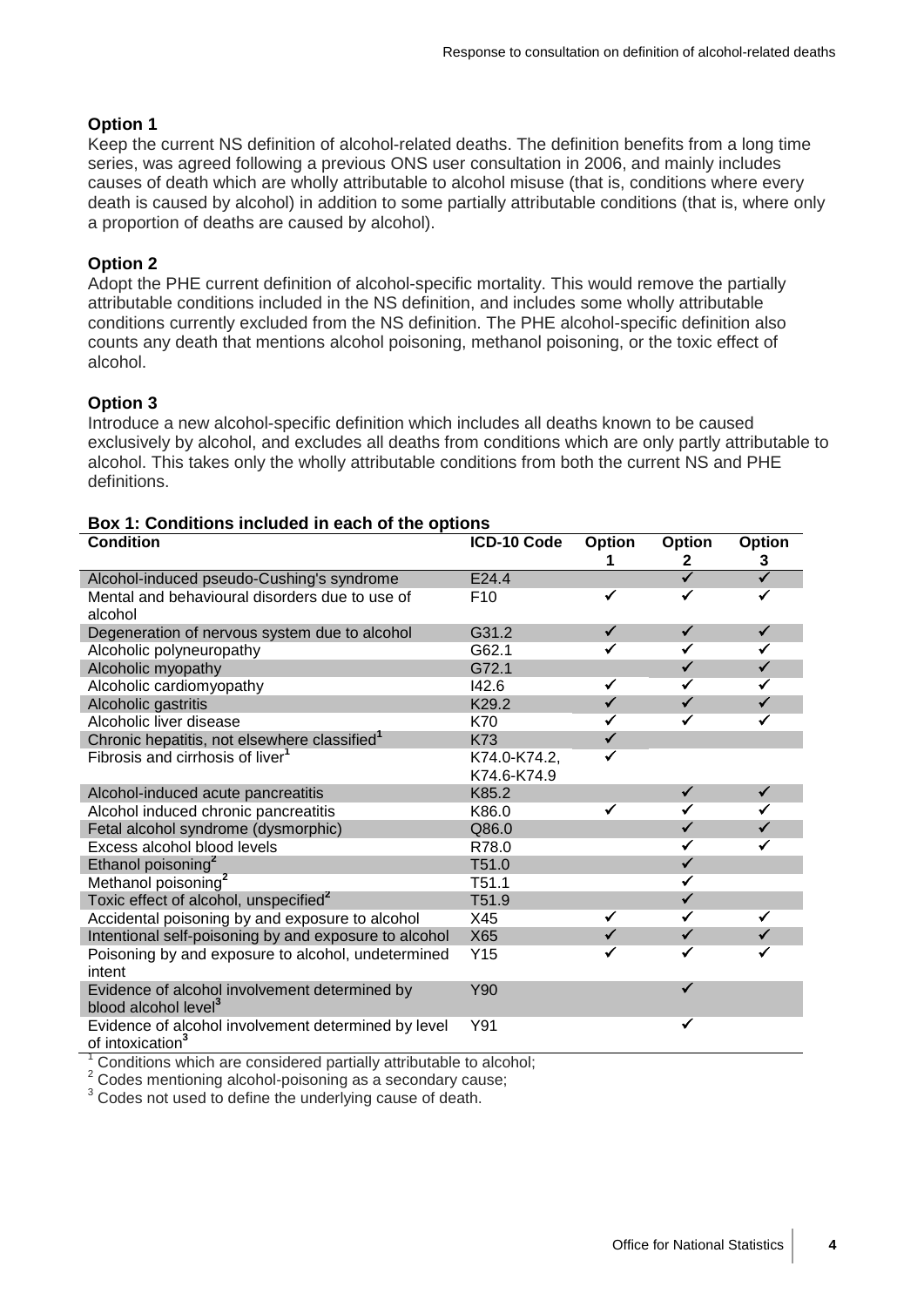### <span id="page-4-0"></span>**3. Summary of responses**

ONS received 20 responses to the consultation from a range of organisations including academics, government departments and agencies, and charities. A list of the responding organisations can be found at the back of this document. A summary of the responses is provided below for each of the five questions asked. The responses are split into themes where applicable.

#### <span id="page-4-1"></span>**Question 1: What is the relative value to users of statistics of more comparable definitions of alcohol-related harm across government, versus a longer comparable time series?**

The majority of respondents were in agreement that the current situation of having multiple definitions of alcohol-related deaths is confusing for anyone wishing to use the data and may result in contradictory conclusions from the data. The respondents mainly discussed advantages and disadvantages of having a comparable, harmonised, definition versus a longer time series.

#### **Comparability**

At present, there are different definitions used across government to measure deaths associated with alcohol consumption. The majority of respondents explained that having a comparable definition of alcohol-specific deaths is especially important, and that this should be the main priority for a revised definition. Respondents said that:

- a comparable definition of alcohol-related deaths is important for a wide range of users, particularly to allow comparisons between different areas;
- a comparable definition would enable government, public health agencies and researchers to evaluate more effectively the impact on mortality of alcohol policies in different parts of the UK;
- for a comparable definition to work, the same definition would need to be agreed and used by different government agencies across the UK. There needs to be consensus on the terminology used to refer to the indicators.

#### **Time Series**

The current definition used by ONS (option 1) benefits from having comparable codes in two versions of the International Classification of Diseases (ICD;  $9<sup>th</sup>$  and  $10<sup>th</sup>$  revisions), meaning that counts of deaths can be produced from 1979 to the present. In the annual ONS alcohol-related deaths publication<sup>[2](#page-4-2)</sup>, the time series begins in 1994 due to the method used to standardise the rates. The majority of respondents said that a long time series is beneficial, for users to monitor trends over time.

For the proposed new definition (option 3), the time series would be somewhat shorter than currently, beginning in 2001, when ONS began coding deaths using the 10<sup>th</sup> revision of the ICD. This is because some of the relevant codes do not translate directly into the previous version of the ICD  $(9<sup>th</sup>$  revision). Respondents said that:

- the benefit of a more accurate and robust definition should take priority over long-term trends;
- policy and interventions are less concerned with what happened 15 years ago. As such, a time series beginning in 2001 is sufficient;
- a break in the time series is a temporary problem which can be explained and managed; it is often possible to back-calculate trends if a change of definition takes place, albeit with caveats;
- the time series should be a minimum of 30 years, longer than that presently published, but did not give a reason.

 $2$  See

<span id="page-4-2"></span>[https://www.ons.gov.uk/peoplepopulationandcommunity/healthandsocialcare/causesofdeath/bulletins/alcohol](https://www.ons.gov.uk/peoplepopulationandcommunity/healthandsocialcare/causesofdeath/bulletins/alcoholrelateddeathsintheunitedkingdom/previousReleases) [relateddeathsintheunitedkingdom/previousReleases](https://www.ons.gov.uk/peoplepopulationandcommunity/healthandsocialcare/causesofdeath/bulletins/alcoholrelateddeathsintheunitedkingdom/previousReleases)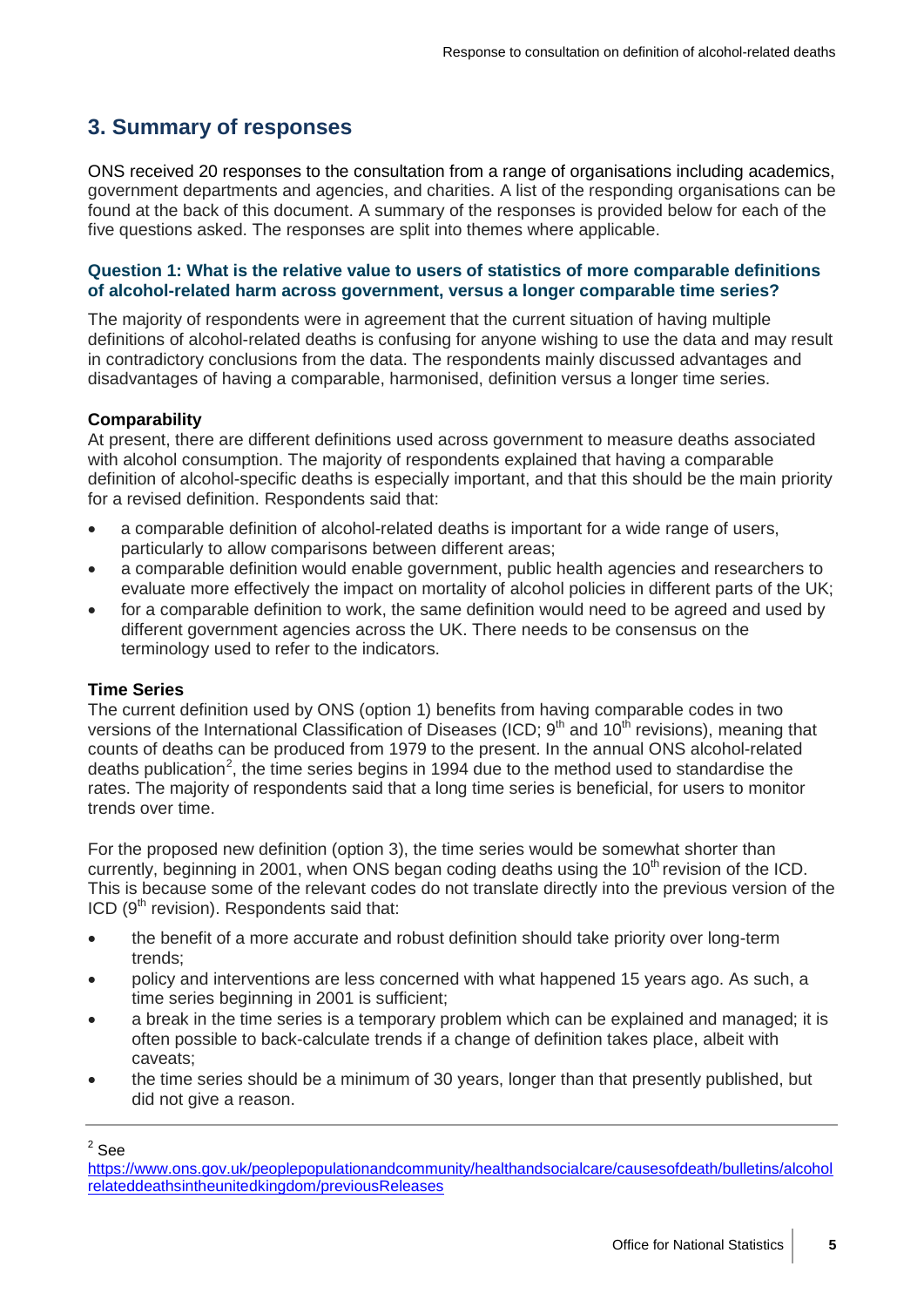#### **Further comments**

Other comments on issues relevant to this question were:

- several respondents stated that the terms used by different agencies across the UK need to be identical and refer to the same thing;
- if a decision is made to change the definition, it would be helpful for the ONS to include figures from the National Statistics definition of alcohol-related deaths, for a period of time;
- where possible, definitions in the UK should align with international standards of best practice.

#### <span id="page-5-0"></span>**Question 2: What are the relative merits of the current NS definition, the PHE narrow definition and the PHE wide definition?**

The majority of the respondents provided detailed answers to this question, weighing up the advantages and disadvantages of each definition and suggesting what would be most beneficial for their specific needs.

#### **The current NS definition of alcohol-related deaths**

Several respondents said that they preferred the definition currently used by ONS, because:

- it benefits from a long time series, which allows sensitive and comparable monitoring of alcohol-specific mortality over time and across countries in the UK;
- it includes all deaths with an underlying cause of fibrosis and cirrhosis of the liver, which make up some 20 per cent of the total;
- there is not yet enough UK-based evidence to suggest that these conditions should be excluded from a revised indicator (for further detail on this point, see question 3).

Other respondents criticised the NS definition of alcohol-related deaths, because it does not capture the overall burden of mortality caused by alcohol.

#### **PHE narrow definition of alcohol-specific deaths**

Several respondents stated that current PHE's definition of alcohol-specific deaths is advantageous due to including a number of wholly attributable causes of death not currently included in NS definition. These are: alcohol-induced pseudo-Cushing's syndrome (E24.4); alcoholic myopathy (G72.1); alcohol-induced chronic pancreatitis (K85.2); foetal induced alcohol syndrome (dysmorphic) (Q86.0); and excess alcohol blood levels (R78.0).

Other respondents were critical due to the definition including any death which mentions alcohol poisoning, even when the underlying cause of death was not an alcohol-specific condition.

#### **PHE wide definition of alcohol-related deaths**

A number of respondents said that the PHE wide definition provides the best estimate of the full burden of alcohol on mortality. Others thought that wide definitions are subject to fluctuations and uncertainty due to changing patterns in risky behaviour (e.g. drinking habits) and in the prevalence of other risk factors such as smoking and obesity.

#### **Further comments**

Other comments relevant to this question were:

- narrow definitions generally are more useful for providing robust estimates of trends in alcohol mortality, and better for studying causality;
- the estimate produced by narrow measures is likely to represent just 45 per cent of the total burden of mortality connected to alcohol in England, as shown by recent estimates from the [Sheffield Alcohol Policy Model;](https://www.sheffield.ac.uk/scharr/sections/ph/research/alpol/research/sapm)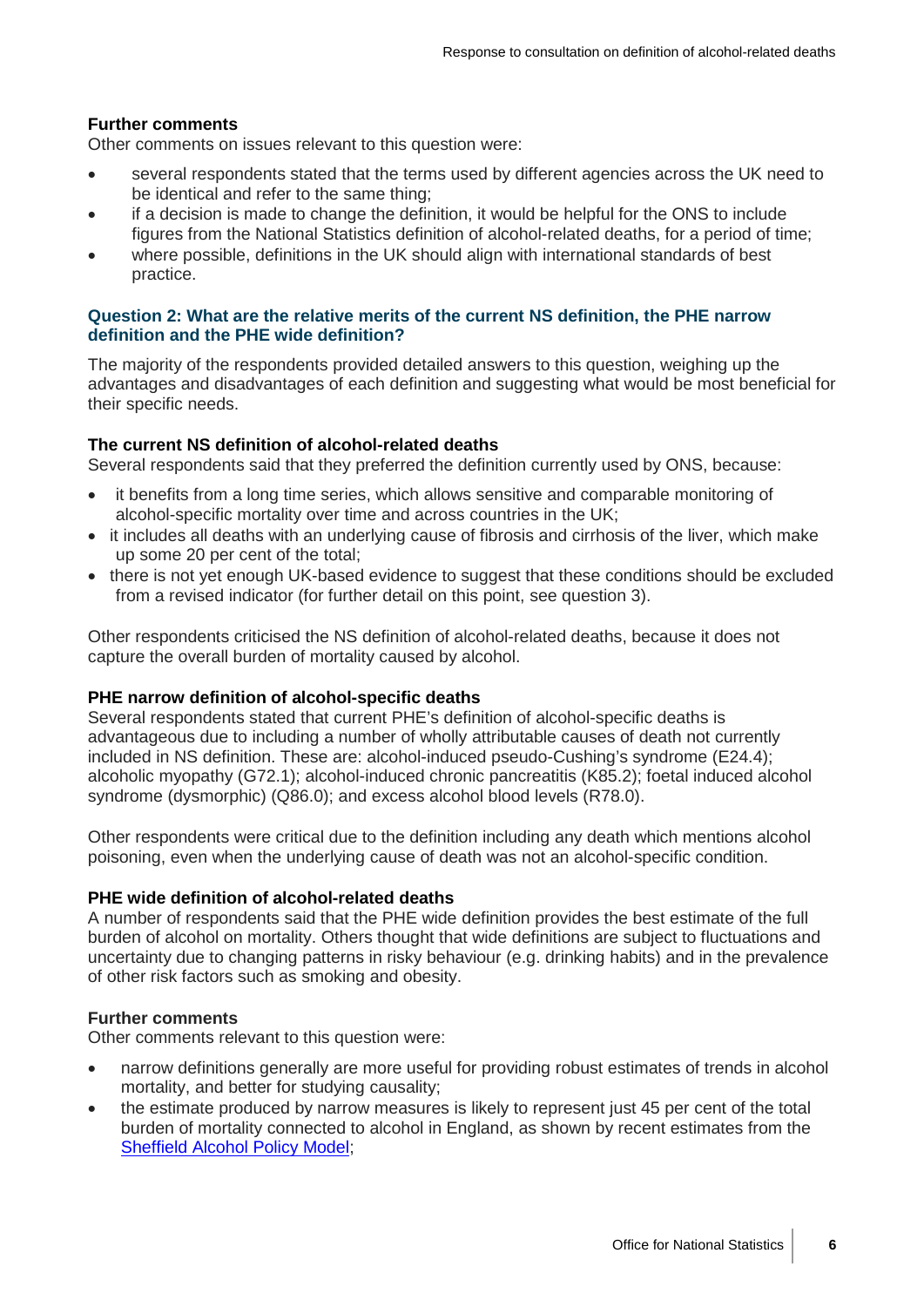- wide definitions generally are dependent on a regular review of the epidemiological evidence, and need up-to-date information on relative risks and comparable population consumption estimates on which to calculate attributable fractions;
- ONS and the public health bodies should coordinate their work so that wide and narrow measures are published together. In a similar vein, it was suggested that due to the relative benefits of each measure, organisations should use both narrow and wide measures to understand the impact of alcohol on a range of levels.

#### <span id="page-6-0"></span>**Question 3: Should the NS definition of alcohol-related deaths be kept as it is (option 1), replaced with the PHE definition (option 2), replaced with the proposed definition of alcoholspecific deaths (option 3), or changed in some other way?**

#### **Option 1: Keep the current NS definition of alcohol-related deaths**

There was limited support for option 1 and no further information was provided beyond a preference for this option.

#### **Option 2: Adopt the PHE current definition of alcohol-specific deaths**

It was suggested that option 2 should only be considered if ONS and PHE cannot come to an agreement on a third option. A few respondents considered the inclusion of deaths which mention alcohol poisoning as a secondary cause (when the underlying cause is not alcohol-specific) to be desirable, because removing them results in undercounting of deaths where alcohol was involved.

#### **Option 3: Introduce a new definition of alcohol-specific mortality**

The majority of respondents confirmed this to be their preferred option. Respondents said that:

- the codes suggested for the new definition do not change the overall public health messages in the UK countries, when compared to time series produced using the current NS definition;
- the new definition addresses minor limitations in both the current NS definition and PHE's narrow definition, and is closely aligned with current international consensus (see [Rehm et](https://www.ncbi.nlm.nih.gov/pmc/articles/PMC5434904/pdf/ADD-112-968.pdf)  [al., 2017\)](https://www.ncbi.nlm.nih.gov/pmc/articles/PMC5434904/pdf/ADD-112-968.pdf);
- it will be important for PHE and the devolved administrations to adopt the same narrow definition;
- the suggested new NS definition will not measure the full burden of alcohol on mortality, and therefore should be presented alongside a wider definition.

Some disagreed with the suggested exclusion of unspecified hepatitis and/or fibrosis and cirrhosis of the liver, arguing that:

- these make up a substantial proportion of the deaths covered by the current NS definition, and their removal would result in a potentially misleading reduction in the estimate of deaths due to alcohol;
- the proportion of cirrhosis deaths in the UK which are alcohol-related is not clear, and more research on this is needed before these are discounted entirely;
- ONS should make a special case for K73 and K74, perhaps developing a fractional approach to estimate the alcohol-specific mortality rate from these conditions.

#### **Further comments**

Other comments relevant to this question were: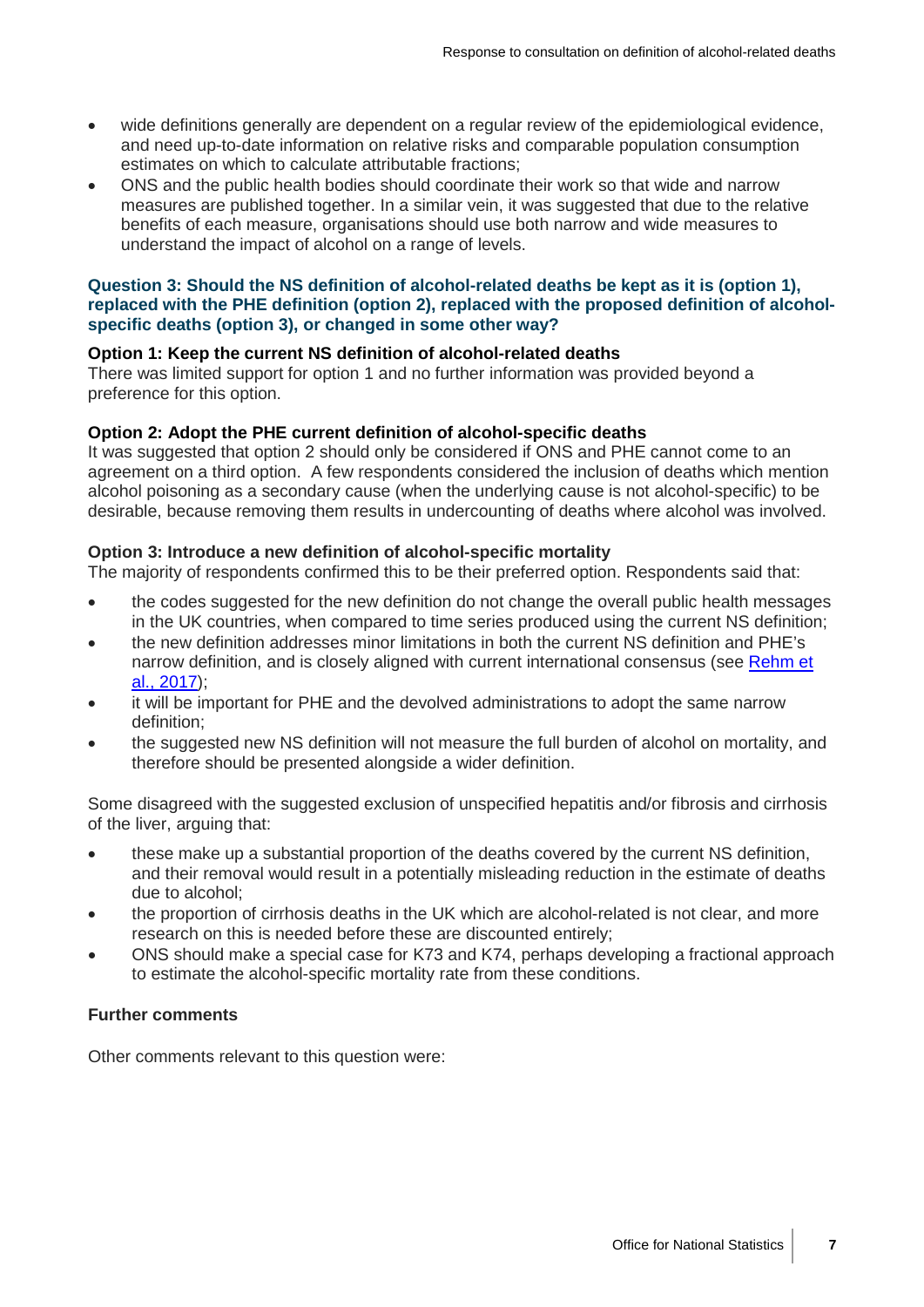- none of the proposed options were optimal. Some said that ONS should consider using a wider indicator as these are better for measuring the true burden of alcohol misuse on mortality;
- the production and reporting of a wider indicator can be done by public health agencies as opposed to ONS. The risks vary between countries, meaning that the precise methodology for each UK country could be different.

#### <span id="page-7-0"></span>**Question 4: Should the NS definition include both narrow (alcohol-specific) and wide (alcohol-related or alcohol-attributable) options?**

The majority of respondents supported the need for figures based on both narrow and wide definitions, as they address fundamentally different questions. Respondents said that:

- narrow definitions make it clear that a death/condition could not have been caused by anything other than alcohol, something which is easier to explain to a lay audience;
- wide definitions allow further analysis on how alcohol misuse relates to a range of causes (e.g. types of cancer), helping users to understand the wider burdens of alcohol;
- if ONS uses a narrow definition, it will be important to make clear that it gives a particularly conservative estimate of the effects of alcohol on mortality, and to direct users to widerbased figures produced by other organisations;
- it seems appropriate for ONS to retain control of the narrow definition, while public health bodies such as PHE and the Scottish Public Health Observatory calculate separate wider measures.

#### <span id="page-7-1"></span>**Question 5: Do you have any other comments on indicators of alcohol-related deaths or related issues?**

Those who answered this question largely welcomed the opportunity to respond to the consultation and expressed the importance of having a comparable definition of alcohol mortality across the UK. Some emphasised that, if ONS adopts a new definition of alcohol-specific deaths, the change and its impact will have to be fully explained to users. One respondent suggested signposting to other relevant data sources, such as police statistics on accidents involving alcohol consumption.

## <span id="page-7-2"></span>**4. Conclusions and next steps**

#### <span id="page-7-3"></span>**New definition of alcohol-specific deaths**

The consultation identified broad support for the introduction of a revised, narrow NS definition of alcohol-specific deaths as described above (that is, option 3), although some reservations were expressed. This revised definition was also found to be the most consistent with international common practice. ONS therefore proposes to apply the new definition (Box 2) from the date of the next publication.

| 5000 E. HUN GUINNIUM UI GIUUNIUI OPUUNIU GUGUNU |                                                        |  |  |  |
|-------------------------------------------------|--------------------------------------------------------|--|--|--|
| ICD-10 code                                     | <b>Condition</b>                                       |  |  |  |
| E24.4                                           | Alcohol-induced pseudo-Cushing's syndrome              |  |  |  |
| F <sub>10</sub>                                 | Mental and behavioural disorders due to use of alcohol |  |  |  |
| G31.2                                           | Degeneration of nervous system due to alcohol          |  |  |  |
| G62.1                                           | Alcoholic polyneuropathy                               |  |  |  |
| G72.1                                           | Alcoholic myopathy                                     |  |  |  |
| 142.6                                           | Alcoholic cardiomyopathy                               |  |  |  |
| K <sub>29.2</sub>                               | Alcoholic gastritis                                    |  |  |  |
| K70                                             | Alcoholic liver disease                                |  |  |  |
| K85.2                                           | Alcohol-induced acute pancreatitis                     |  |  |  |

#### **Box 2: New definition of alcohol-specific deaths**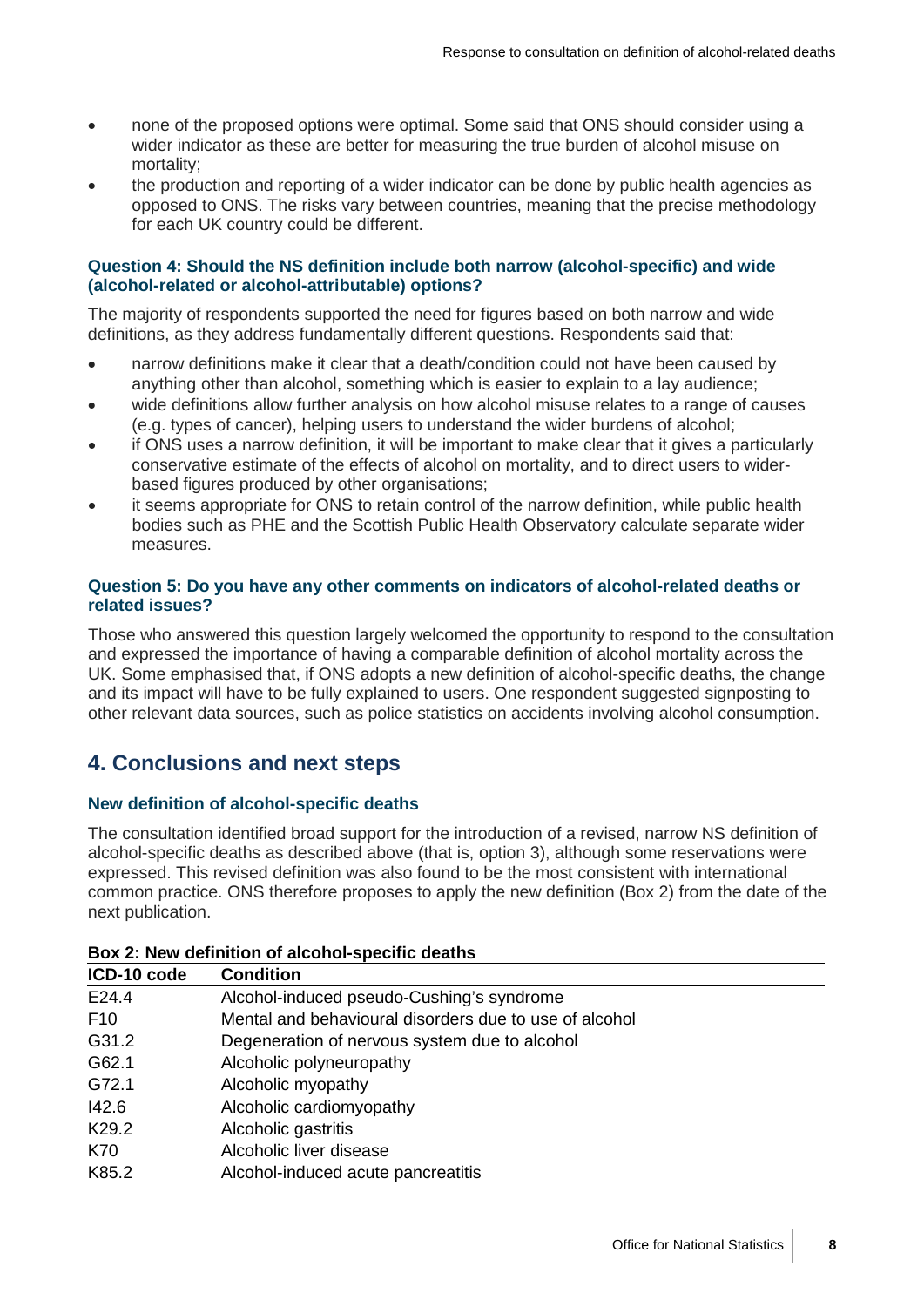| ICD-10 code     | <b>Condition</b>                                          |
|-----------------|-----------------------------------------------------------|
| K86.0           | Alcohol induced chronic pancreatitis                      |
| Q86.0           | Fetal induced alcohol syndrome (dysmorphic)               |
| R78.0           | Excess alcohol blood levels                               |
| X45             | Accidental poisoning by and exposure to alcohol           |
| X65             | Intentional self-poisoning by and exposure to alcohol     |
| Y <sub>15</sub> | Poisoning by and exposure to alcohol, undetermined intent |

#### <span id="page-8-0"></span>**Unspecified hepatitis and fibrosis and cirrhosis**

As described above (see question 3), several respondents disagreed with excluding unspecified hepatitis and fibrosis and cirrhosis of the liver, noting that more research is needed before these conditions are discounted. To address this concern, ONS will include separate data on these deaths in the statistical release - for information.

#### <span id="page-8-1"></span>**Implementation and communication**

ONS will take the following steps to ensure the definition change is understood by users and promote the availability of full and coherent information on deaths related to alcohol consumption:

- Publish a brief article to communicate the definition change, the reasons for it, and its impact on the existing time series.
- ONS will make clear in all future publications that this is a narrow definition, and covers only conditions which are wholly attributable to alcohol.
- In the first publication based on the new definition, include figures from the previous NS definition of alcohol-related deaths. Subsequently, ONS will no longer publish statistics based on the previous NS definition;
- in future publications on alcohol-specific deaths, ONS will signpost to published data based on wider definitions from public health agencies across the UK, so that users can understand the wider burden of alcohol on mortality;
- facilitate further work with public health agencies and the devolved administrations to ensure greater consistency in terminology.

#### <span id="page-8-2"></span>**Coordination with other organisations**

Throughout this consultation, ONS worked closely with PHE and the devolved administrations. It has been agreed to implement the revised NS indicator of alcohol-specific deaths as the narrow definition in all relevant publications. Wide definitions used by these organisations are not affected.